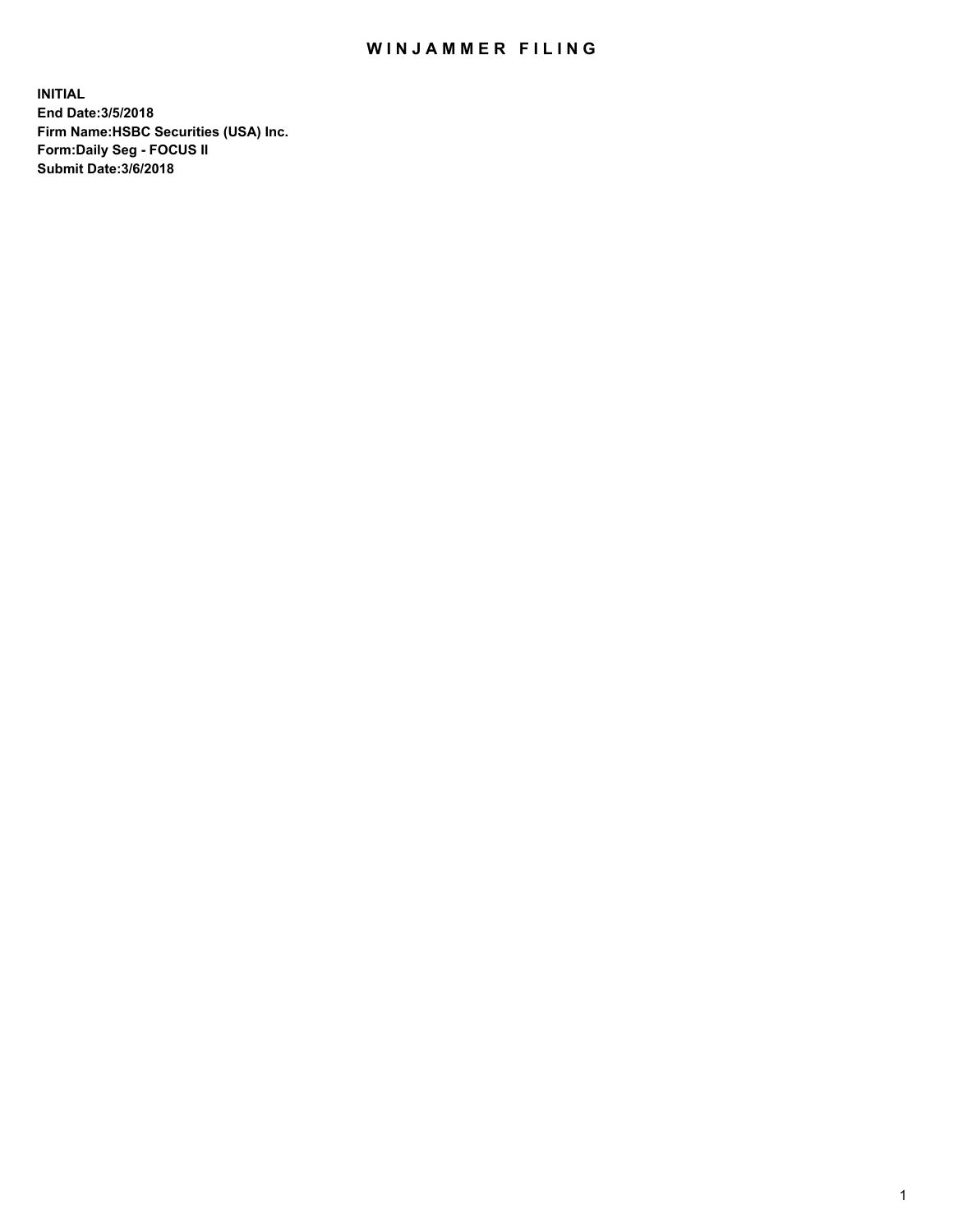## **INITIAL End Date:3/5/2018 Firm Name:HSBC Securities (USA) Inc. Form:Daily Seg - FOCUS II Submit Date:3/6/2018 Daily Segregation - Cover Page**

| Name of Company<br><b>Contact Name</b><br><b>Contact Phone Number</b><br><b>Contact Email Address</b>                                                                                                                                                                                                                         | <b>HSBC Securities (USA) Inc.</b><br><b>Michael Vacca</b><br>212-525-7951<br>michael.vascca@us.hsbc.com |
|-------------------------------------------------------------------------------------------------------------------------------------------------------------------------------------------------------------------------------------------------------------------------------------------------------------------------------|---------------------------------------------------------------------------------------------------------|
| FCM's Customer Segregated Funds Residual Interest Target (choose one):<br>a. Minimum dollar amount: ; or<br>b. Minimum percentage of customer segregated funds required:%; or<br>c. Dollar amount range between: and; or<br>d. Percentage range of customer segregated funds required between:% and%.                         | 98,000,000<br><u>0</u><br>0 <sub>0</sub><br>0 <sub>0</sub>                                              |
| FCM's Customer Secured Amount Funds Residual Interest Target (choose one):<br>a. Minimum dollar amount: ; or<br>b. Minimum percentage of customer secured funds required:%; or<br>c. Dollar amount range between: and; or<br>d. Percentage range of customer secured funds required between:% and%.                           | 25,000,000<br><u>0</u><br>0 <sub>0</sub><br>0 <sub>0</sub>                                              |
| FCM's Cleared Swaps Customer Collateral Residual Interest Target (choose one):<br>a. Minimum dollar amount: ; or<br>b. Minimum percentage of cleared swaps customer collateral required:%; or<br>c. Dollar amount range between: and; or<br>d. Percentage range of cleared swaps customer collateral required between:% and%. | 122,000,000<br>$\overline{\mathbf{0}}$<br><u>00</u><br>0 <sub>0</sub>                                   |

Attach supporting documents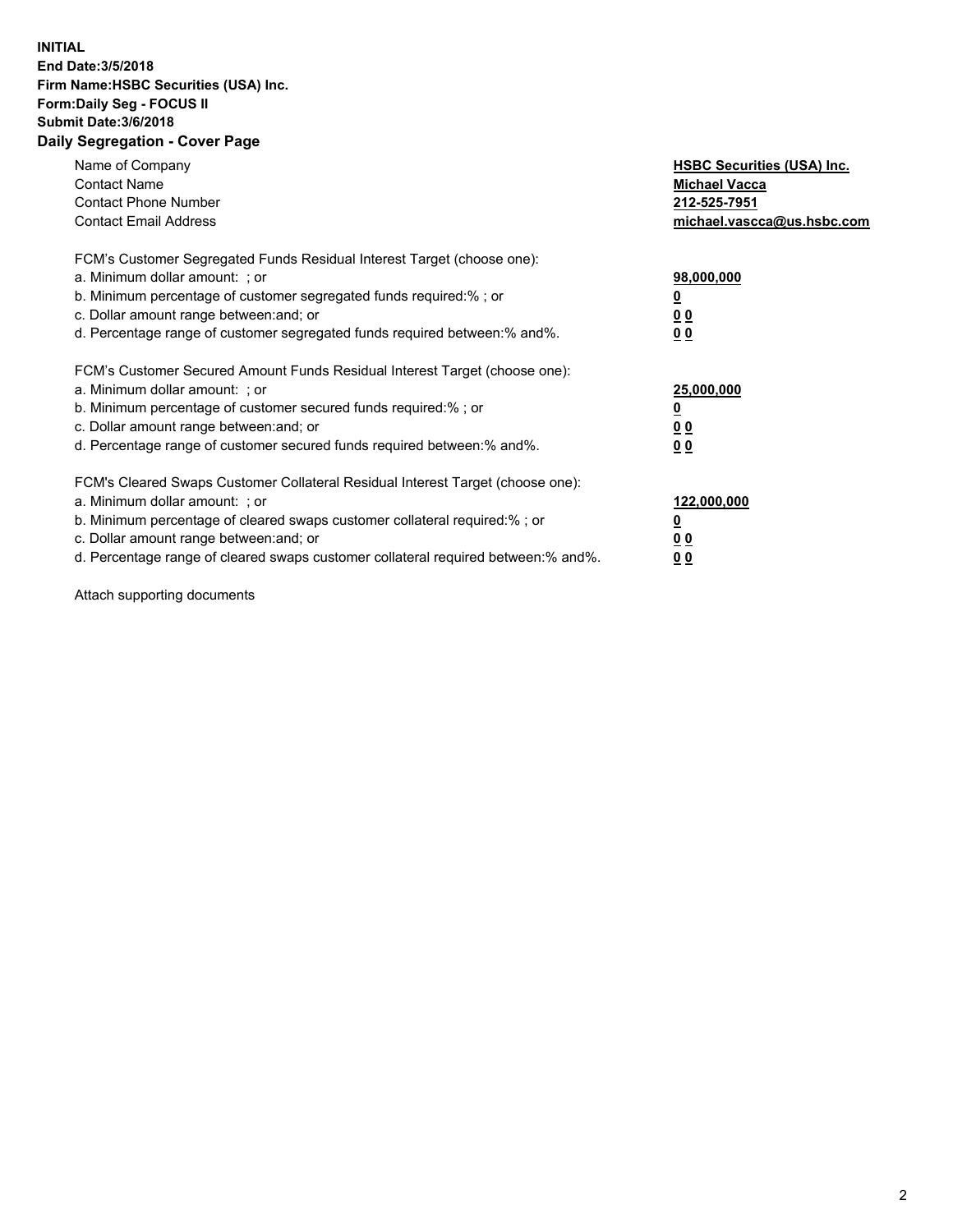**INITIAL End Date:3/5/2018 Firm Name:HSBC Securities (USA) Inc. Form:Daily Seg - FOCUS II Submit Date:3/6/2018 Daily Segregation - Secured Amounts** Foreign Futures and Foreign Options Secured Amounts Amount required to be set aside pursuant to law, rule or regulation of a foreign government or a rule of a self-regulatory organization authorized thereunder **0** [7305] 1. Net ledger balance - Foreign Futures and Foreign Option Trading - All Customers A. Cash **20,317,882** [7315] B. Securities (at market) **100,841,097** [7317] 2. Net unrealized profit (loss) in open futures contracts traded on a foreign board of trade **27,194,772** [7325] 3. Exchange traded options a. Market value of open option contracts purchased on a foreign board of trade **0** [7335] b. Market value of open contracts granted (sold) on a foreign board of trade **0** [7337] 4. Net equity (deficit) (add lines 1. 2. and 3.) **148,353,751** [7345] 5. Account liquidating to a deficit and account with a debit balances - gross amount **4,072,109** [7351] Less: amount offset by customer owned securities **-4,067,051** [7352] **5,058** [7354] 6. Amount required to be set aside as the secured amount - Net Liquidating Equity Method (add lines 4 and 5) **148,358,809** [7355] 7. Greater of amount required to be set aside pursuant to foreign jurisdiction (above) or line 6. **148,358,809** [7360] FUNDS DEPOSITED IN SEPARATE REGULATION 30.7 ACCOUNTS 1. Cash in banks A. Banks located in the United States **63,496,794** [7500] B. Other banks qualified under Regulation 30.7 **0** [7520] **63,496,794** [7530] 2. Securities A. In safekeeping with banks located in the United States **34,988,297** [7540] B. In safekeeping with other banks qualified under Regulation 30.7 **0** [7560] **34,988,297** [7570] 3. Equities with registered futures commission merchants A. Cash **0** [7580] B. Securities **0** [7590] C. Unrealized gain (loss) on open futures contracts **0** [7600] D. Value of long option contracts **0** [7610] E. Value of short option contracts **0** [7615] **0** [7620] 4. Amounts held by clearing organizations of foreign boards of trade A. Cash **0** [7640] B. Securities **0** [7650] C. Amount due to (from) clearing organization - daily variation **0** [7660] D. Value of long option contracts **0** [7670] E. Value of short option contracts **0** [7675] **0** [7680] 5. Amounts held by members of foreign boards of trade A. Cash **-3,435,076** [7700] B. Securities **65,852,800** [7710] C. Unrealized gain (loss) on open futures contracts **27,194,772** [7720] D. Value of long option contracts **0** [7730] E. Value of short option contracts **0** [7735] **89,612,496** [7740] 6. Amounts with other depositories designated by a foreign board of trade **0** [7760] 7. Segregated funds on hand **0** [7765] 8. Total funds in separate section 30.7 accounts **188,097,587** [7770] 9. Excess (deficiency) Set Aside for Secured Amount (subtract line 7 Secured Statement Page 1 from Line 8) **39,738,778** [7380] 10. Management Target Amount for Excess funds in separate section 30.7 accounts **25,000,000** [7780]

11. Excess (deficiency) funds in separate 30.7 accounts over (under) Management Target **14,738,778** [7785]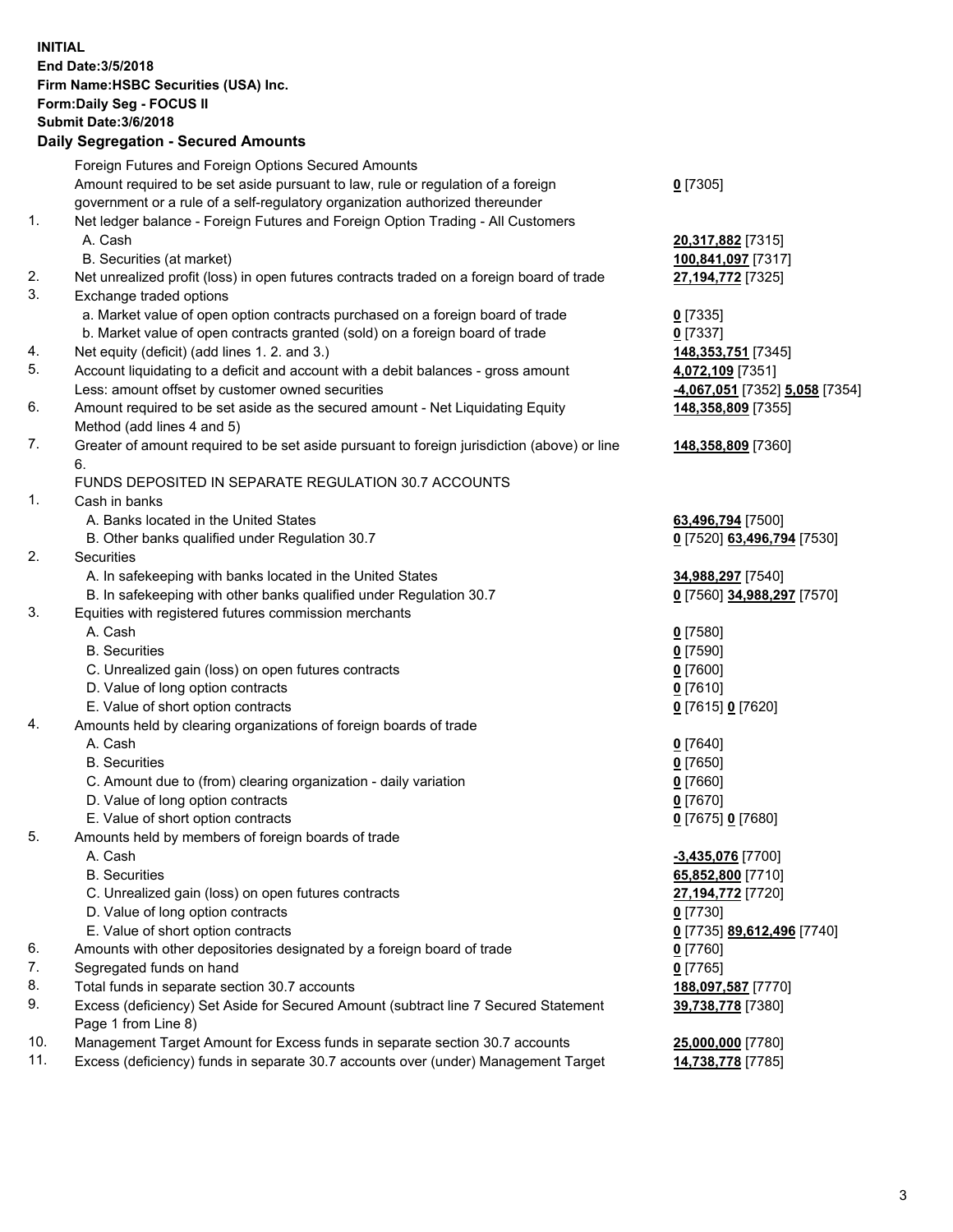| <b>INITIAL</b> | End Date: 3/5/2018<br>Firm Name: HSBC Securities (USA) Inc.<br>Form: Daily Seg - FOCUS II<br><b>Submit Date: 3/6/2018</b><br>Daily Segregation - Segregation Statement |                              |  |  |  |
|----------------|------------------------------------------------------------------------------------------------------------------------------------------------------------------------|------------------------------|--|--|--|
|                |                                                                                                                                                                        |                              |  |  |  |
|                | SEGREGATION REQUIREMENTS(Section 4d(2) of the CEAct)                                                                                                                   |                              |  |  |  |
| 1.             | Net ledger balance                                                                                                                                                     |                              |  |  |  |
|                | A. Cash                                                                                                                                                                | 12,391,280 [7010]            |  |  |  |
|                | B. Securities (at market)                                                                                                                                              | 1,156,721,695 [7020]         |  |  |  |
| 2.<br>3.       | Net unrealized profit (loss) in open futures contracts traded on a contract market                                                                                     | 414,433,465 [7030]           |  |  |  |
|                | Exchange traded options                                                                                                                                                |                              |  |  |  |
|                | A. Add market value of open option contracts purchased on a contract market                                                                                            | 180,918,448 [7032]           |  |  |  |
|                | B. Deduct market value of open option contracts granted (sold) on a contract market                                                                                    | -18,361,516 [7033]           |  |  |  |
| 4.<br>5.       | Net equity (deficit) (add lines 1, 2 and 3)                                                                                                                            | 1,746,103,372 [7040]         |  |  |  |
|                | Accounts liquidating to a deficit and accounts with<br>debit balances - gross amount                                                                                   | 20,263,516 [7045]            |  |  |  |
|                | Less: amount offset by customer securities                                                                                                                             | -20,263,441 [7047] 75 [7050] |  |  |  |
| 6.             | Amount required to be segregated (add lines 4 and 5)                                                                                                                   | 1,746,103,447 [7060]         |  |  |  |
|                | FUNDS IN SEGREGATED ACCOUNTS                                                                                                                                           |                              |  |  |  |
| 7.             | Deposited in segregated funds bank accounts                                                                                                                            |                              |  |  |  |
|                | A. Cash                                                                                                                                                                | 38,132,696 [7070]            |  |  |  |
|                | B. Securities representing investments of customers' funds (at market)                                                                                                 | $0$ [7080]                   |  |  |  |
|                | C. Securities held for particular customers or option customers in lieu of cash (at                                                                                    | 162,098,376 [7090]           |  |  |  |
|                | market)                                                                                                                                                                |                              |  |  |  |
| 8.             | Margins on deposit with derivatives clearing organizations of contract markets                                                                                         |                              |  |  |  |
|                | A. Cash                                                                                                                                                                | 476,941,637 [7100]           |  |  |  |
|                | B. Securities representing investments of customers' funds (at market)                                                                                                 | $0$ [7110]                   |  |  |  |
|                | C. Securities held for particular customers or option customers in lieu of cash (at<br>market)                                                                         | 978,805,419 [7120]           |  |  |  |
| 9.             | Net settlement from (to) derivatives clearing organizations of contract markets                                                                                        | 19,635,421 [7130]            |  |  |  |
| 10.            | Exchange traded options                                                                                                                                                |                              |  |  |  |
|                | A. Value of open long option contracts                                                                                                                                 | 180,918,448 [7132]           |  |  |  |
|                | B. Value of open short option contracts                                                                                                                                | -18,361,516 [7133]           |  |  |  |
| 11.            | Net equities with other FCMs                                                                                                                                           |                              |  |  |  |
|                | A. Net liquidating equity                                                                                                                                              | 14,340,523 [7140]            |  |  |  |
|                | B. Securities representing investments of customers' funds (at market)                                                                                                 | $0$ [7160]                   |  |  |  |
|                | C. Securities held for particular customers or option customers in lieu of cash (at<br>market)                                                                         | $0$ [7170]                   |  |  |  |
| 12.            | Segregated funds on hand                                                                                                                                               | 15,817,900 [7150]            |  |  |  |
| 13.            | Total amount in segregation (add lines 7 through 12)                                                                                                                   | 1,868,328,904 [7180]         |  |  |  |
| 14.            | Excess (deficiency) funds in segregation (subtract line 6 from line 13)                                                                                                | 122,225,457 [7190]           |  |  |  |
| 15.            | Management Target Amount for Excess funds in segregation                                                                                                               | 98,000,000 [7194]            |  |  |  |
|                |                                                                                                                                                                        |                              |  |  |  |

16. Excess (deficiency) funds in segregation over (under) Management Target Amount Excess

**24,225,457** [7198]